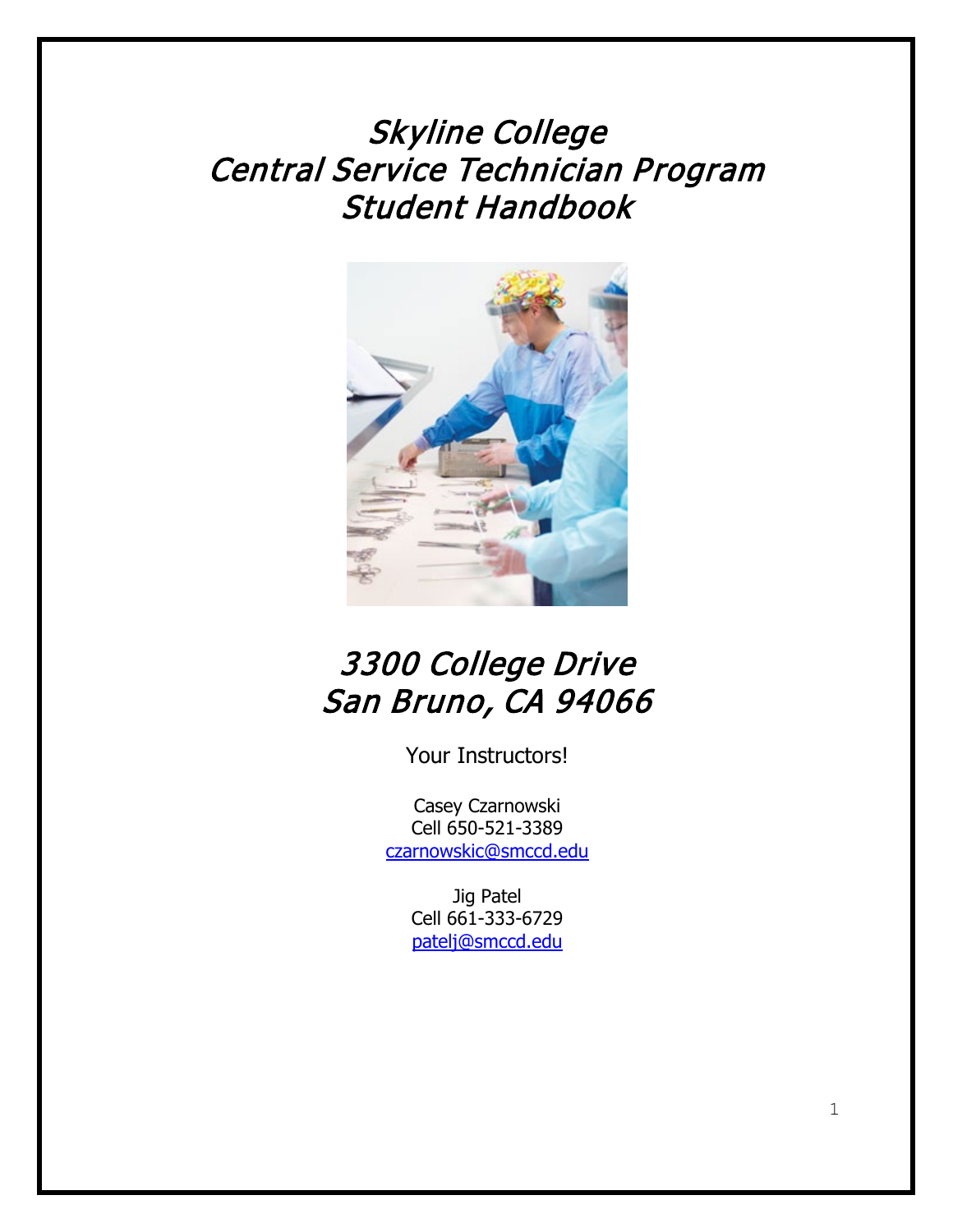## **General Information**

## **Location:**

Most lectures are held in the Surgical Careers Center (Building 7 Room 7205) on the Skyline College campus, 3300 College Drive in San Bruno unless otherwise instructed by the Instructor or on the Syllabus. Various hospitals are used for Clinical Experience sites.

# **Classroom (Room 7205):**

Please be aware that other programs use the classroom: Perioperative Nurse & Surgical Technician. Central Service Departments are kept clean, and so it is expected that the classroom and lab will be kept clean also. For everyone's safety and in courtesy to the speaker, there is no eating during lectures and labs. Drinks are allowed if kept in sealed containers, such as a travel coffee mug or water bottle. A microwave oven and refrigerator are available for staff and students to use before class or during breaks. If you use these items, please clean up after yourself.

# **Hours:**

SURG 445: Mon-Tues-Thurs 6:00 - 10:00 p.m. (two 15 minute breaks) SURG 448: Mon-Tues-Thurs 6:00 - 10:00 p.m. (two 15 minute breaks) SURG 446 (Clinical Lab) Monday through Friday--time varies according to arrangement between the Skyline Instructor, the hospital CS Manager and the student. Breaks are assigned by the CS Manager as per policy.

**Registration For Surg 445 – Introduction into Central Service Technology: All students must complete their registration into the 445 class no later than** "one week before class begins". Failure to complete registration by this date may result in the instructor withdrawing the student from the program and offering a spot to the next student on the waitlist. Upon completion and passing SURG 445, students must also register for SURG 448 Summer Lab.

# **Skyline College Policies**

## **Smoking**:

Skyline College is a Non-Smoking facility.

# **Communication Devices:**

Cell phones are to be put on vibrate and put away during class instruction. The student may check cell phones during the break, or as an emergency arises. The school is not responsible for the loss or damage to laptops or other devices.

## **Change of Student Address:**

It is the responsibility of the student to notify Skyline College and the CS Program Instructor, in writing, of a change in address or telephone number.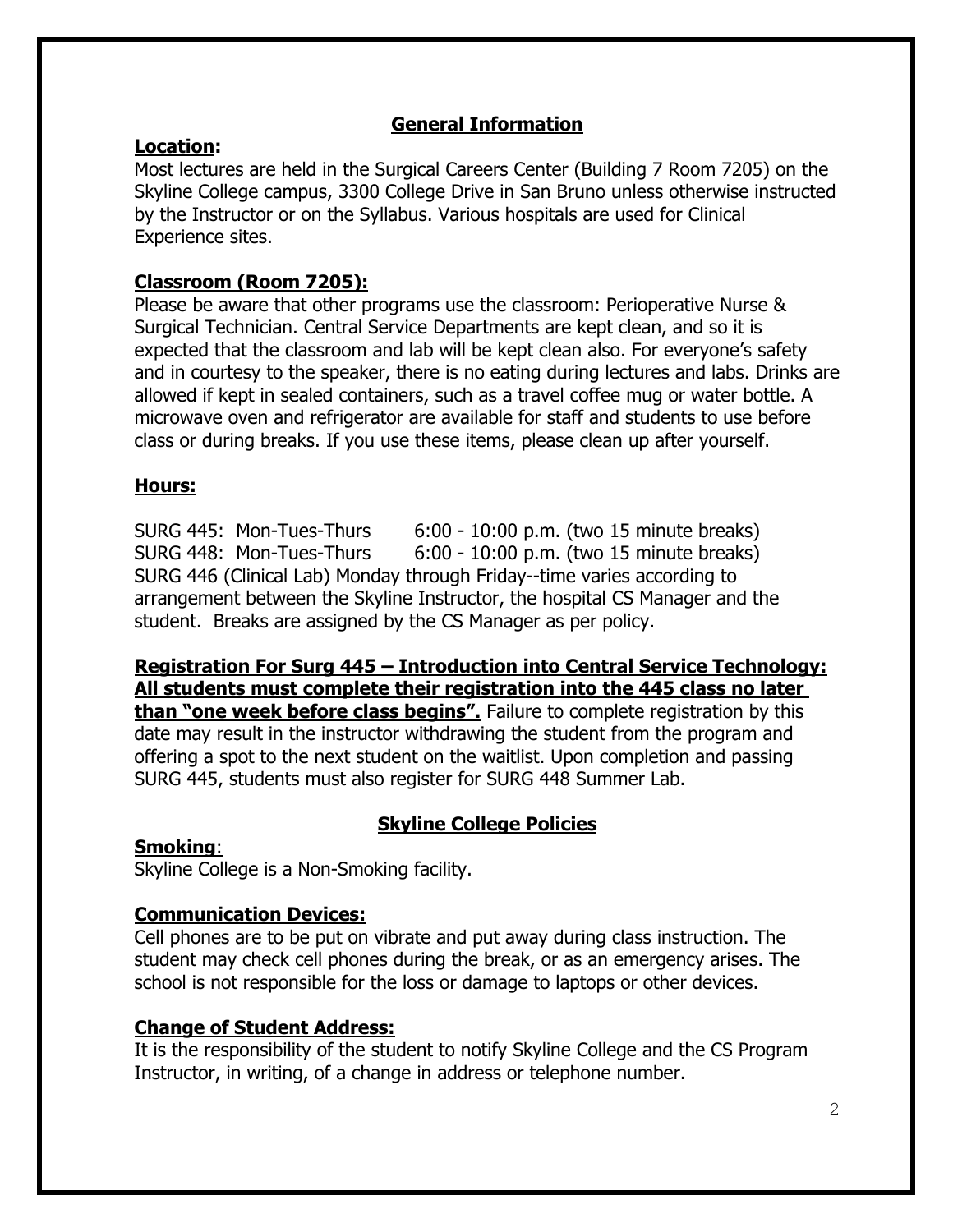#### **Fees (Subject to Change):**

Skyline Enrollment Fees for 445, 446 and 448 Refer to Skyline College Catalog Physical Exam and Immunization Verification (Approx.) \$ 250.00 IAHCSMM Membership Fee Yearly (Approx.)  $$45.00$ Textbooks and Misc. Supplies (Approx.)  $$143.00$ 

## **Certification:**

CRCSTs are certified by IAHCSMM in collaboration with Skyline College. Applications for the exam will be distributed to the class at the end of the program. There is an additional cost for the certification exam, and paperwork must be completed by the Instructor of Record for the class**. In order to sit for the IAHCSMM exam, the student must complete 400 hours of Clinical experience. The 3 Semesters of the Central Service Technical Program will provide the student with the necessary 400 hours.**

#### **Attendance:**

It is the responsibility of the student to notify their instructor as far in advance as possible of any impending tardy or absence. Frequent tardiness and absences is seen by SPD and OR Managers as unprofessional and can cost a CS Technician his/her job. Regular attendance in class and clinical is an obligation assumed by every student at the time of registration. As this is an intensive training, **any** absence may put the student's chance of success at risk. College policy states**: "When repeated absences place the probability of the student's success in doubt, the professor may drop such a student from the course. "It is the prerogative of the professor to determine when absences are excessive."**

#### **Absences**:

Absence means non-attendance for **ANY** reason.

If a student has 2 absences the student must meet with the instructor to discuss the reason for absences and offer assistance to prevent further absences. If the student has 3 absences the instructor will send an early alert to the student, his/her counselor (if applicable), and the Director of Allied Health. Failure to follow the above policy can result in the student's grade being negatively impacted or the student being dropped from the class.

## **Tardiness/Leave Early:**

Every class day, students will be expected to sign in by 6:10 p.m. Signing in after 6:10 p.m. will be considered tardy. If the student leaves prior to the end of the class the student will be considered leaving early. Three tardies and/or leave early=1 absence. If the student is 30 minutes late it will be counted as an absence.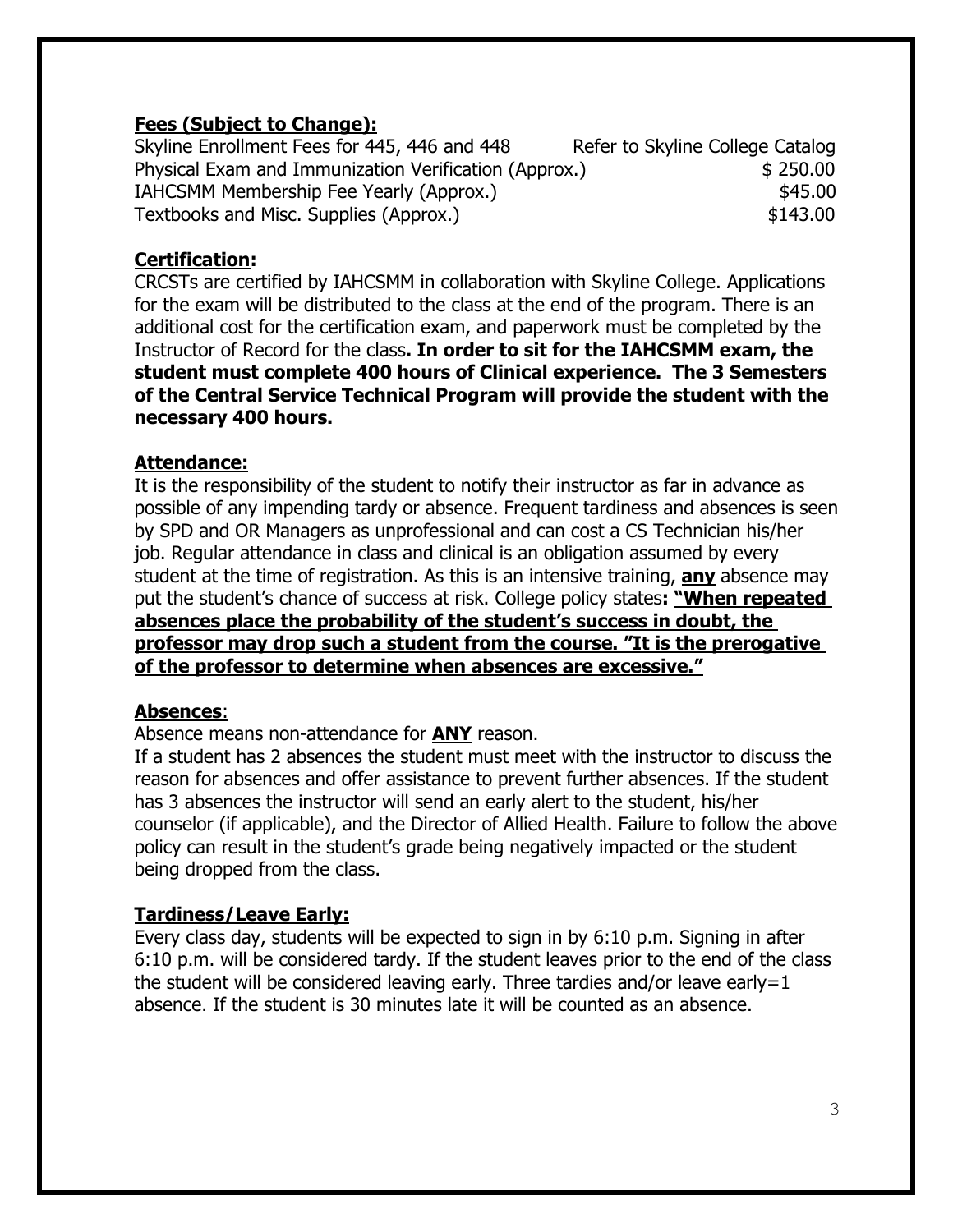## **Clinical Time Card:** [Included in Clinical Packet]

Every clinical day, the student will be expected to sign in and out on a student time card that will be signed daily by the Central Service Manager or designee of the Clinical site. Time cards are turned into the Clinical Instructors weekly. Method to be determined by clinical instructor.

If the hospital management finds the absenteeism, tardy or leaving early before the end of the assigned shift of the student to be excessive, they may request that the student be removed from training. There is no assurance that another clinical site can be obtained for the student. Therefore, the student may be subjected to disciplinary action including possible dismissal from the program.

#### **Notification Procedure:**

If, for any reason, the student finds that s/he will be late or absent from a clinical site, said student is expected to:

- 1. Keep phone numbers of the Instructors and Clinical sites with him/her at all times.
- 2. Call the Instructors and the Clinical site prior to the start of the Clinical day.
- 3. Whenever possible, give prior notice in writing.

## **Daycare:**

The College Children's Center offers daycare to low-income families from 7:30 am to 5:00 pm. Children must be 18 months or older and the parent must show proof of financial need. The Center is located behind the Loma Chica School, on the north side of the college campus. For more information, call 650-359-8637. Places fill up quickly, so call as soon as possible.

## **Probation/Dismissal Policy:**

Violation of policies will result in verbal counseling. A report of the counseling will be placed in the student's records. If a second counseling is required, a contract of expected behavior or performance will be drawn up and signed by the student. A copy will be placed in the student's records and a copy will be given to the student. The student shall be monitored and counseled until the performance criteria, as written in the contract, have been met. Failure to meet the written behavior or performance criteria shall be cause for dismissal. The student will be informed in person and in writing of the reasons for his/her dismissal.

If the student demonstrates behavior described in points numbered 4 through 7 above, s/he will meet with the Instructors and receive a written dismissal notice. The student will then meet with the Dean of Math, Science and Technology to confirm the dismissal.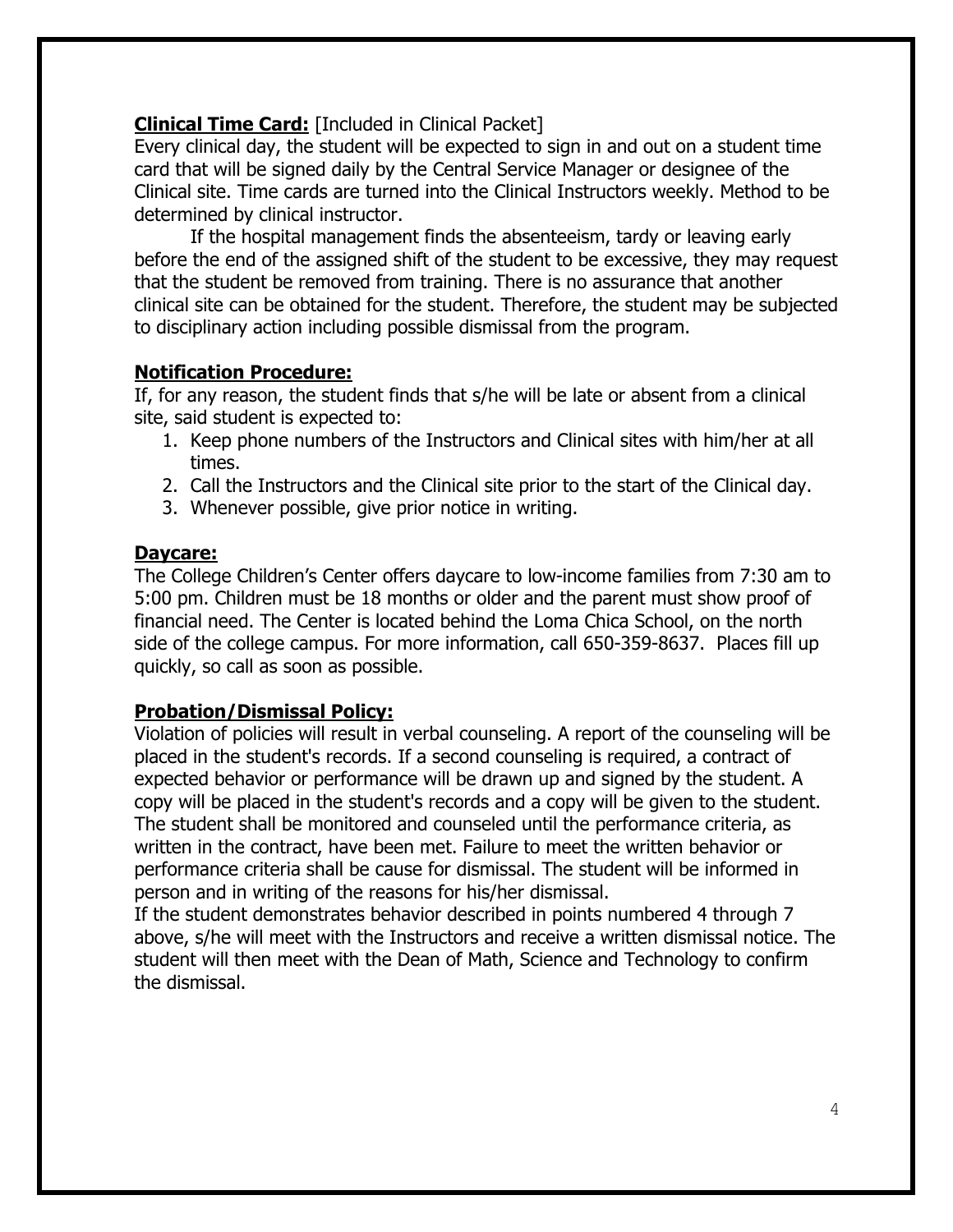#### **Grievance Procedure:**

Should a student disagree with any policy or decision regarding his/her status in the program, he/she may initiate the following procedure for filing a grievance:

Step 1: The grievance shall be presented in writing to the Instructor within thirty (30) calendar days after the date on which it arises. The Instructor shall reply in writing within seven (7) calendar days after receipt of the grievance. Step 2: If the grievance is not resolved at Step 1, the student must then submit the written grievance to the Dean of the Math, Science and Technology Department within seven (7) calendar days after the presentation of the Instructor's reply. The dispute is then handled by the college's grievance procedure. (See the College Student Handbook).

#### **Health Policies**

## **Leave of Absence:**

For an absence of greater than a week, the student must request a Leave-of-Absence in writing from the Program Manager. Personal Leaves are granted on a case-by-case basis. For Medical Leaves-of-Absence, a letter from the student's physician must accompany the request. The letter must describe the malady and the estimated length of time the student is unable to attend school. Prior to his/her return from a Medical Leave-of-Absence, the student must submit a statement from a physician verifying that the student still meets the physical requirements for training in this program. Leaves are granted if and only if the

1) Student's academic standing and clinical performance are acceptable and

2) Leave will not place the student's standing at risk and

3) Malady does not pose a long-term risk to the student working in the O.R. If the request is made during SURG 445 the Instructor may exercise the policy for Excessive Absences (See "Attendance") and withdraw the student. If the request is made during SURG 446, the Instructor may require the student to make up the time with Extended Training at the Clinical Site or at another site at a later date. The student will receive an Incomplete on his or her records. Completion of Extended Training is not to exceed one year past the graduation date of the class. It is the student's responsibility to initiate negotiations with the Clinical Site for the Extended Training. However, the Instructor must receive in writing an agreement from the site verifying their permission to allow the student to extend his/her training. Upon completion of the Extended Training, the Manager will submit a Change-of-Grade request with Admissions and Records to remove the Incomplete. The graduate will then receive his/her Certificate of Completion.

## **Appointments:**

Doctor, dental or other appointments should be made before or after class or clinical hours. If, under extenuating circumstances, the student must attend an appointment during class hours, the student is expected to notify the Instructor, in writing, prior to making the appointment.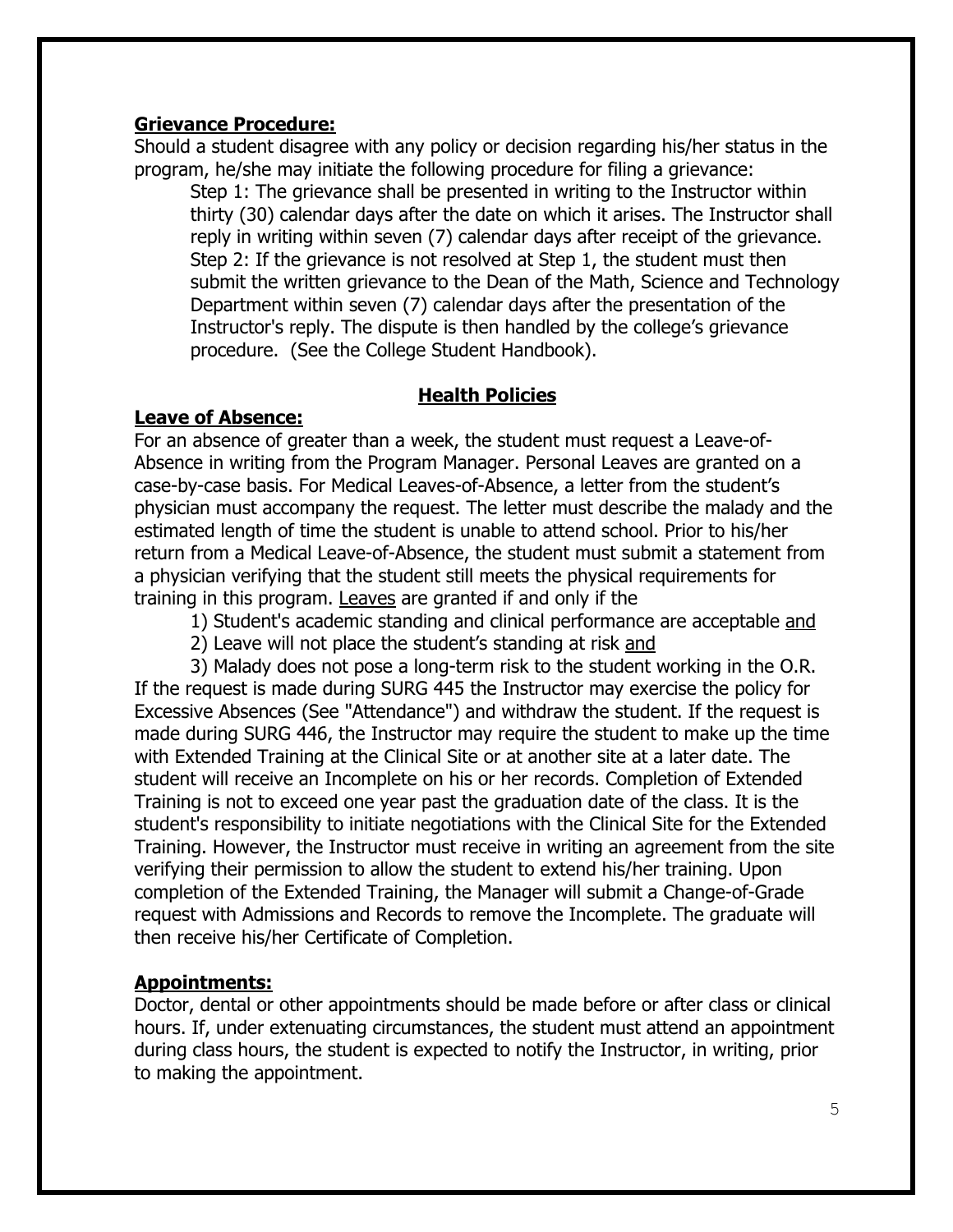**NOTE**: The student will be training in a healthcare facility. Therefore, if the student presents with contagious symptoms, they are strongly advised to stay home and rest. Examples of contagious symptoms include:

- Fever greater than 100° F;
- Excessive cold symptoms;
- Skin eruptions, or recent and/or draining wounds on hands or arms.

If the student is experiencing pain for which over-the-counter medications are ineffective, the student must see a physician and report to the Instructor. The student may NOT train at the Clinical site if he or she must take a controlled substance for pain relief.

## **Worker's Compensation:**

The Central Service Technician student is considered "a person in work-experience education or occupational training class" and, according to California State law (#3368 of the Labor Code), is considered an employee of the San Mateo Community College District. If the student becomes ill or injured while in the performance of his or her duties, s/he is entitled to Worker's Compensation benefits. Claim forms are available in the Health Office or from the Program Manager. Please be advised that the student cannot/should not go over the allotted 192 clinical hours, as the student runs of the risk of negating their Workers Compensation benefits.

## **Hepatitis B Vaccination:**

Prior to entering SURG 446 Clinical Experience, every student must show proof of immunity to Hepatitis B. The immunization series consists of one shot followed in one month by the second shot, followed by the third shot six months later. Some Clinical sites will allow students to commence training after 2 shots pending the  $3<sup>rd</sup>$ , but others will not. The clinical Coordinator who works with the students regarding Immunizations and Background Checks will have that information. The student must then obtain a titer to determine if s/he is "seropositive" (immune). If, after receiving the vaccine series, the student fails to seroconvert from negative to positive, s/he must receive a "booster" and have another titer drawn. If, after the booster, s/he is still not considered immune, the student shall receive counseling by the clinical Instructor or the Program Director (Alice Erskine) about the risks of working in a CS department. If the student accepts these risks, s/he will be asked to complete a waiver form. A copy shall be placed in the student's record and a copy is given to the student.

## **Latex Allergy:**

Be advised that a large number of products used in Central Services contain latex and that working in this environment places a person sensitive to latex at great risk. If it is found that a student is sensitive to products containing latex, the student must be evaluated by an allergist familiar with the protocols of the Centers for Disease Control. The student shall be counseled by the Instructors and provided with a list of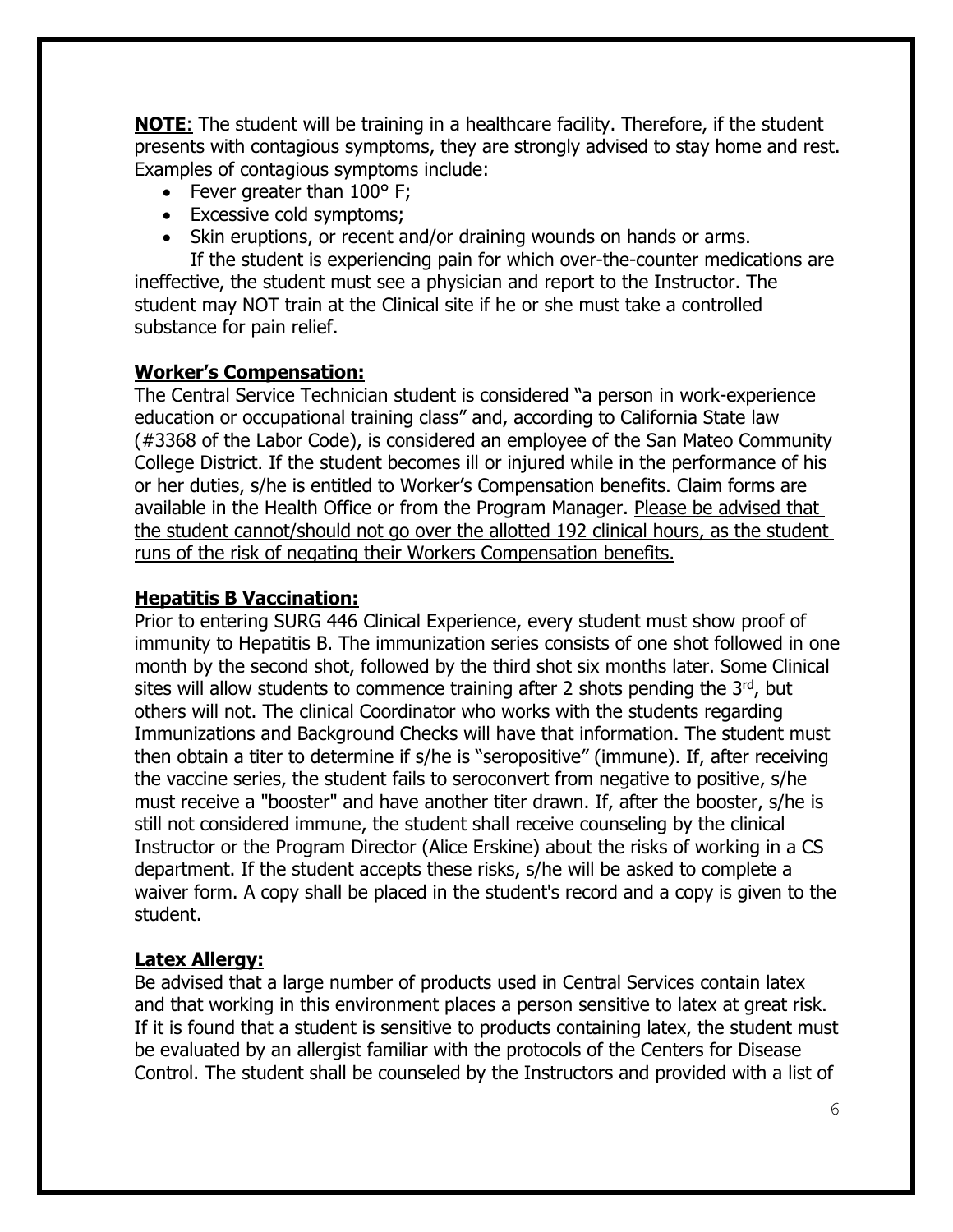products containing latex and their alternatives. The Central Service Manager of the student's Clinical site shall be notified and accommodations shall be made to prevent the student's exposure to these products. If accommodations cannot be reasonably made, upon the allergist's recommendation, the student shall be dismissed from the program for his/her protection. Documentation of the allergy is the student's and Instructor's responsibility. Copies shall be placed in the student's record and given to the student.

#### **Policy & Procedure for Students Injured at the College:**

If a student becomes ill or is injured while in class he/she should:

- 1. Report the incident to the instructor of the CST course.
- 2. Obtain treatment at the Health Center.
- 3. File an Incident Report with the instructor within 24 hours of the incident.

#### **Disability Resource Center (DRC):**

In coordination with the DRC, reasonable accommodation shall be provided to any student deemed qualified by the DRC office. This includes learning disabilities as well as physical disabilities. If you have special needs, please see the Instructor on or before the first day of class to submit your accommodation letter and to discuss your needs. For more information, contact the DRC office at 650-738-4280.

Policy & Procedure for Students Injured or Exposed to Body Substances at Clinical Rotation Site:

Definitions: "Body Substances" include tissue and/or body fluids, especially blood and fluids contaminated with blood. "Exposure" means the substance contacted bare or broken skin and/or mucous membranes. The student should

- Immediately report accident, injury, needle stick, splash, or other exposure to body substances. Report to the Instructor of the Central Service Technologist program and the CS Manager or Supervisor.
- Follow the Hospital's protocol for employees regarding accidents or body substance exposures.
	- a. Obtain treatment.
	- b. Complete all mandatory hospital forms (except Worker's Comp)
	- c. Keep copies for your records
	- d. Complete the Surgical Technology Program's Incident Report
	- e. Complete Skyline's Workers' Compensation form
	- f. Submit all forms to the Program Instructor

**NOTE:** Due to revisions to the Core Curriculum, the student must be able to demonstrate computer skills in order to pass the international Certification Exam.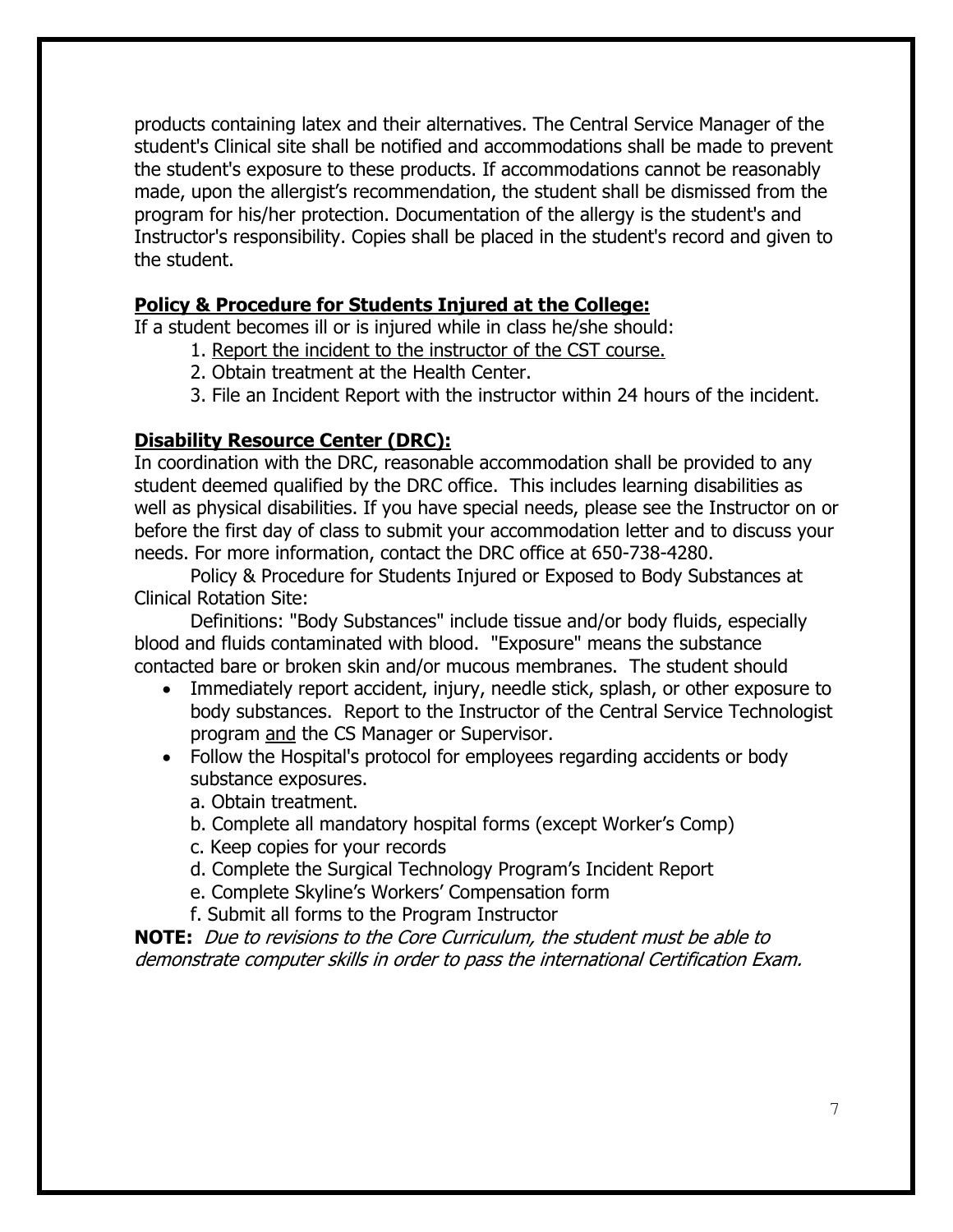#### **SURG 446 Clinical:**

Clinical is a pass/fail course. You must complete all 192 hours in a clinical setting following the guidelines outlined in this handbook to pass this portion of the program.

**When you start your clinical rotation you must be available for at least 6 hours per day 5 days per week on the day shift, unless other arrangements are made between the Clinical Coordinator and the Clinical Site to accommodate special circumstances which are evaluated on a case by case basis with the Instructor, Clinical Coordinator and the Director of the Program.**

#### **Background Check & Screening/ Physical & Immunization Deadlines**

To be eligible for the Internship, each student MUST pass a Social Security Numberreferenced Background Check and Drug Screening. A complete acceptable Physical exam and verifications of immunizations must be submitted. The cost of the Background Check and Screening cost approx: \$113.00**. The student must complete their Background Check and Drug Screening and return to the Program Services Coordinator ASAP in order to be considered for the Program.**

**Students must complete their physical and immunizations by the end of the Spring semester. Failure to do so will result in the student being unable to Register for the Summer Lab, SURG 448.**

**If the student fails to meet these deadlines, or if there is any criminal history or a positive drug result, the instructor has the option to withdraw the student from the program.**

**Be advised if for any reason a student returns to the program after an absence, that while the SMCCD stance on Background checks is they are good for 24 months, students must abide by the policies of the individual Clinical Sites. This may include additional background checks and immunizations before the 24 months has ended.**

## **Clinical Skills:**

During **SURG 448,** the student is expected to acquire some clinical skills at the level of a Beginner. The majority of Surg 448 is Instrumentation Identification. Once a skill has been demonstrated, the student is expected to practice in class labs and independently to prepare for the Clinical Skills Check-off. The student MUST pass the Skills Check-off (Demonstrated by Instrumentation Exams). Should the Instructor feel that the student needs remedial work prior to Clinical Experience, he will notify Administration of this need.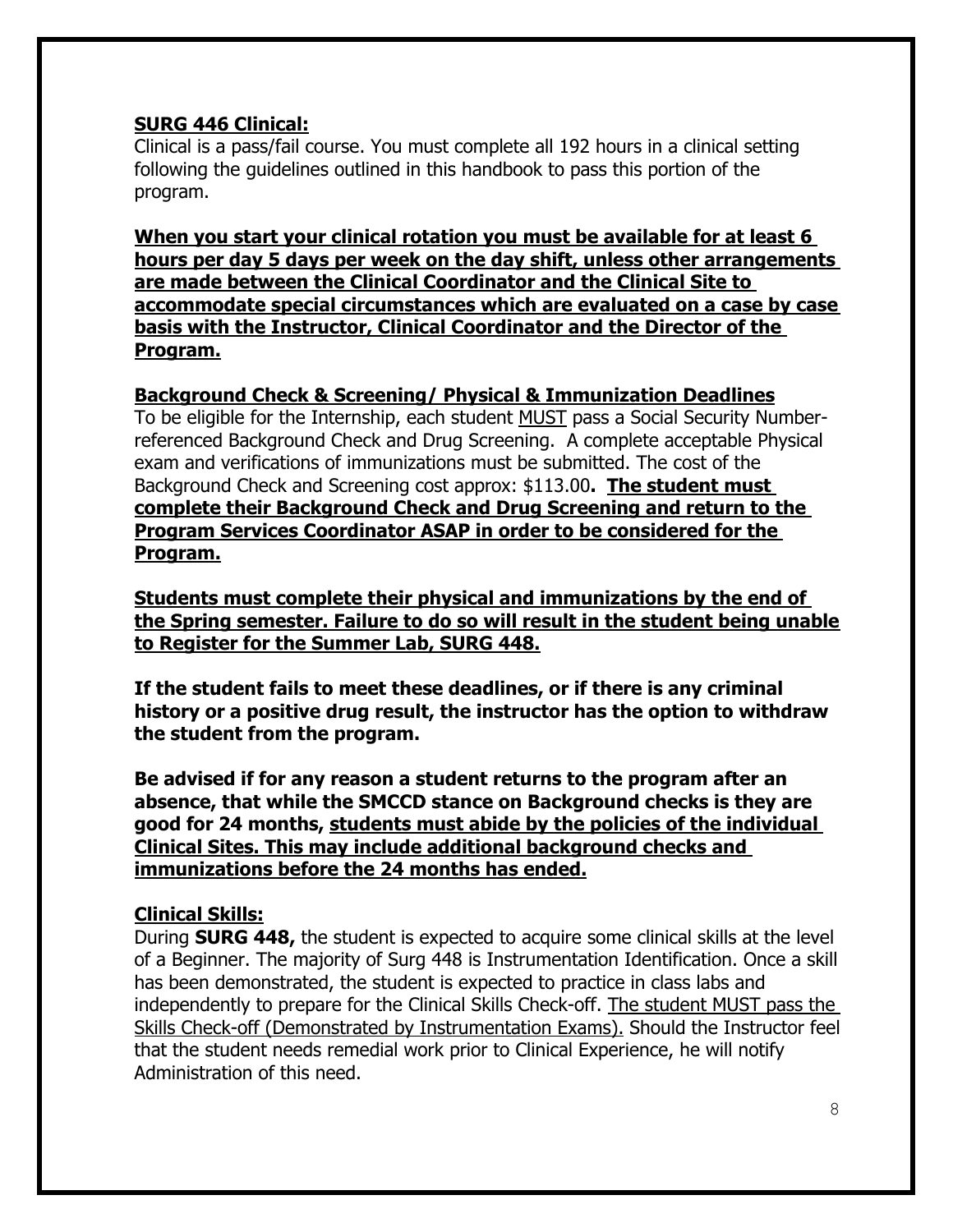# **Central Service Technician Clinical Experience**

#### **Clinical Experience (SURG 446):**

**Prior to entering Clinical, every student must have a current physical report with the required immunizations on file**. Be advised Clinical sites are selected by the Instructor in conjunction with the Clinical Coordinator. There are no guarantees of site location. You must be prepared to have adequate transportation. Most Clinical sites are M-F Day Shift. There are no Clinicals on the weekends and rarely if ever are sites available for the evening shift.

**We realize some of our students work other jobs, and that is why it is extremely important that you understand the implications of doing Clinicals. As this is a 3 semester class, you cannot graduate from this course without passing all three semesters**.

#### **Clinical Evaluations:**

Prior to beginning Clinical Experience, the student will receive the Clinical Handbook. The Handbook contains Clinical Objectives for every week and Daily Objectives to guide the student and his or her Preceptor in the training. The objectives are used by the Preceptor to evaluate the student's weekly performance. At the end of each Rotation, the Preceptors will be asked to complete a Final Evaluation, to pass the Central Service Technician course, the student MUST satisfactorily meet the Clinical Objectives.

## **Student Clinical Assignments:**

The student is to be assigned to appropriate learning opportunities while in Clinical. A Preceptor must always be immediately available to assist with the student. Sometimes, a Hospital may be short of CS staff and may ask the student to "fill-in". this is not acceptable. A student **may not** be assigned in place of a trained employee. This policy is in place to protect the patient from harm, and the student and the hospital from legal liability.

## **Professional Conduct:**

A student in this program is under constant observation by healthcare professionals, patients, and visitors both at the College and at the Clinical site. Ten percent (10%) of the student's grade is based on his/her professional conduct as defined below. Failure to comply with the following rules of behavior may be grounds for dismissal from the program.

The student is expected to:

- Abide by the policies of the program as defined in this handbook.
- Attend all classes and clinical days.
- Be prompt to all learning sites, class and clinical.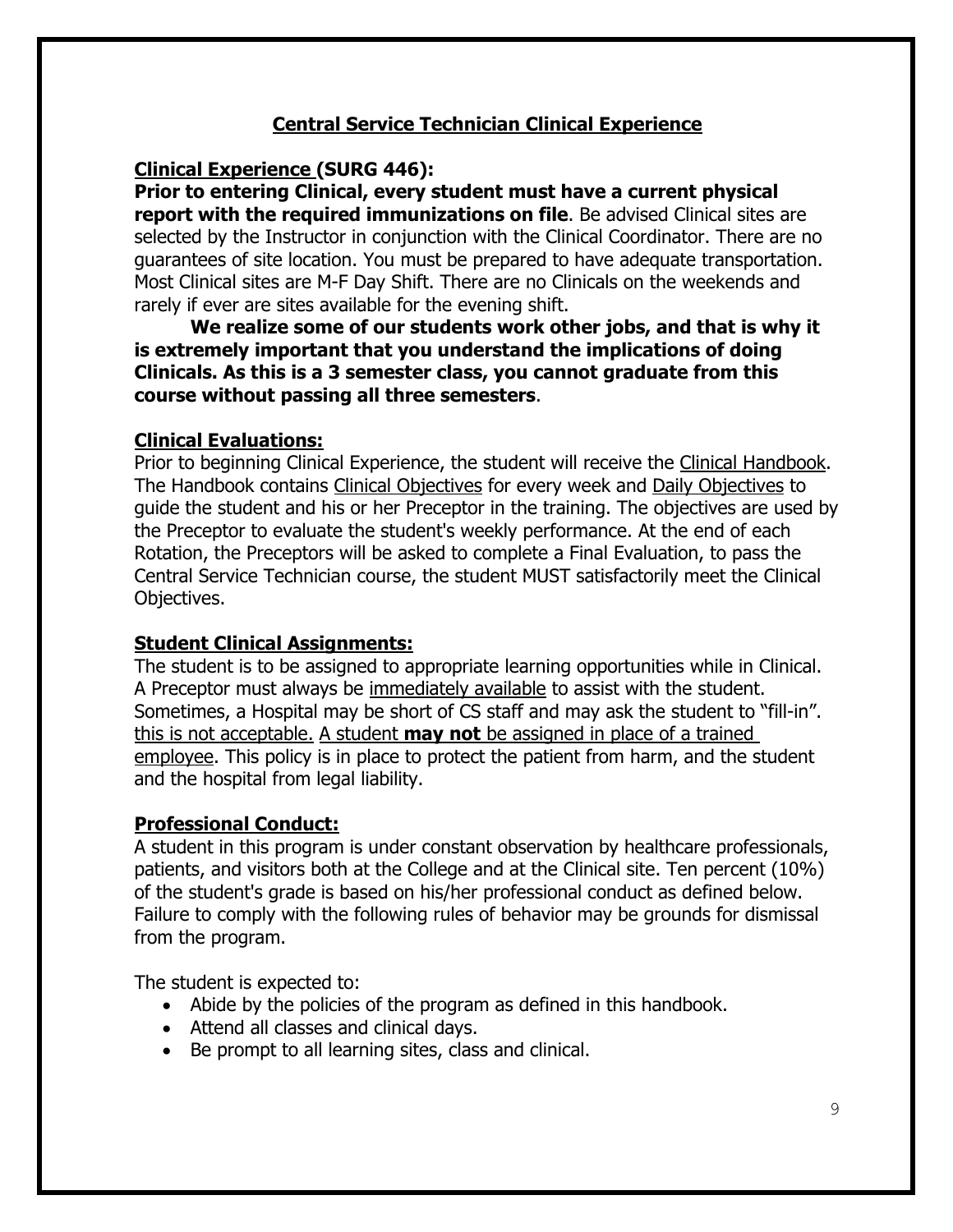- Arrive at each learning site prepared to learn, which means the assigned reading is completed, the student has materials for taking notes, and the student is dressed appropriately.
- Submit assigned course work or required documentation on its due date.
- Treat all persons and property with respect.
- Observe the privacy and confidentiality of all persons.
- Participate in class discussions and in team projects.
- Attend In-services and Morning Report at the Clinical Site if appropriate

**Be Advised**: All hospitals have policies regarding the behavior of the employee. Hospitals may fire an employee who exhibits any of the behaviors listed below. In this program, a student shall be subject to disciplinary action including dismissal for these same behaviors:

- 1. Frequent absences.
- 2. Frequent tardiness.

3. Failure to submit documentation in a timely manner, or falsifying documentation.

4. Abusive, lewd, foul, or threatening behavior to patients, other students, faculty, or clinical staff members

- 5. Student is observed to be under the influence of drugs or alcohol.
- 6. Student is observed cheating or stealing.

7. Student is observed deliberately damaging College or Hospital property. While the College Clinical Coordinator will be in weekly contact with the student and/or the Manager of the site, it is not only appropriate but advisable that the Clinical site Manager/Supervisor call the College Clinical coordinator to discuss any unsuitable behavior exhibited by the student. This could result in removal of said student from the site, and dependent upon the reason for dismissal could result in termination from the program.

# **Dress Code:**

Students are expected to appear neat and professional at all times in class as well as at the Clinical sites. Each Clinical site could be a future site of employment or a source for a letter of reference. Students are advised to dress accordingly.

- In the Central Service Department, the student shall wear official CS attire (scrub suit) according to the policy of the institution.
- The student will be provided a name tag by the clinical site. The name tag is to be worn during Clinical. Lost tags must be replaced as soon as possible.
- For the safety of the student, jewelry and valuables are to be left at home.
- Contact lenses may be worn. For procedures where hazardous fumes may affect contact lenses, regular glasses must be worn.
- No nail polish or artificial nails shall be worn.
- Walking shoes shall be worn in the CS Department. Open toe and sling back sandals, are considered unsafe and should not be worn.